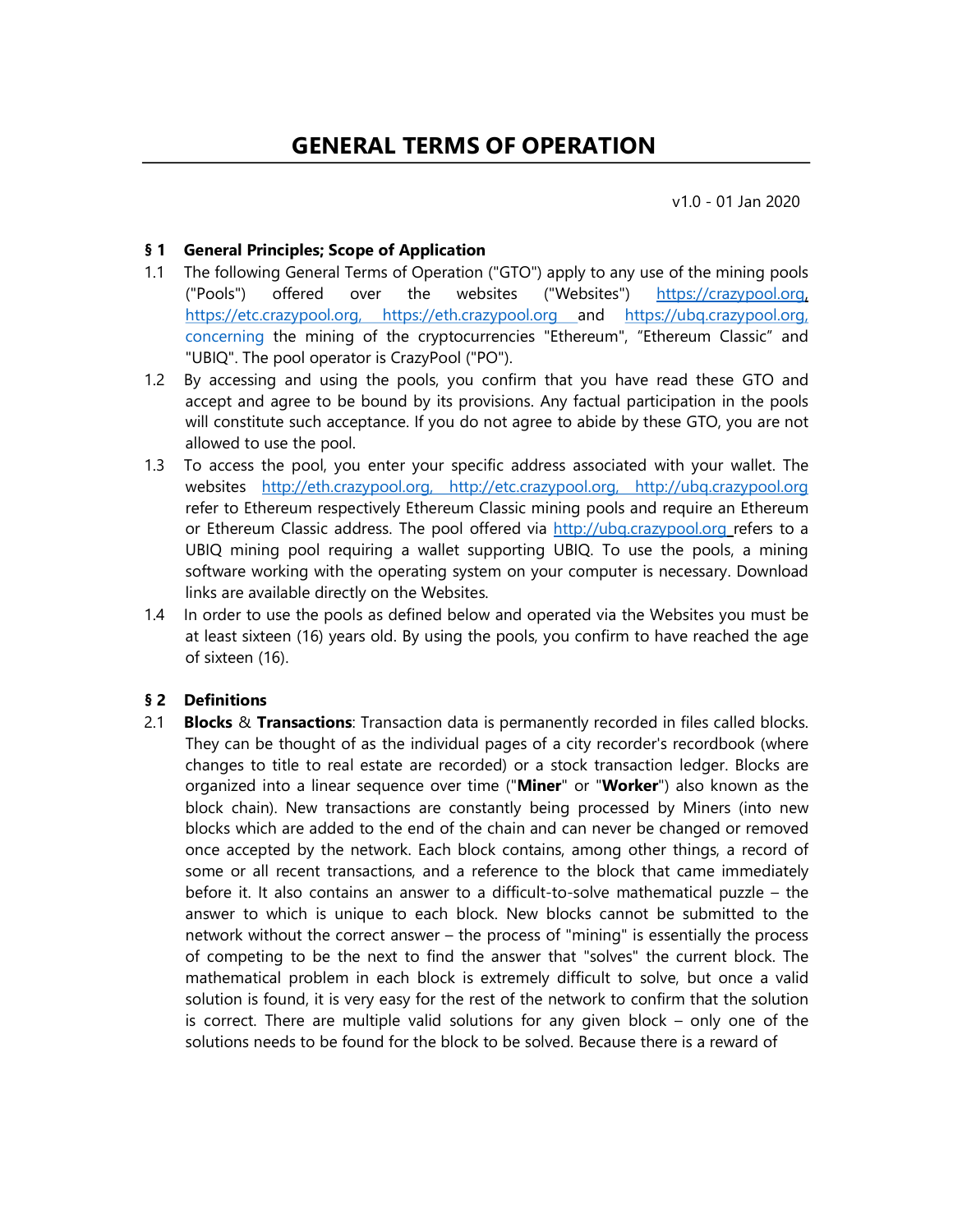brand new cryptocurrency units for solving each block, every block also contains a record of which address is entitled to receive the reward. Transactions are broadcast to the network by the sender, and all peers trying to solve blocks collect the transaction records and add them to the block they are working to solve. Miners get incentive to include transactions in their blocks because of attached transaction fees. The difficulty of the mathematical problem is automatically adjusted by the network, such that it targets a goal of solving an average of (X) blocks per time interval (details are specified in the respective consensus rules of a cryptocurrency). The network comes to a consensus and automatically increases (or decreases) the difficulty of generating blocks. Because each block contains a reference to the prior block, the collection of all blocks in existence can be said to form a chain. However, it's possible for the chain to have temporary splits – for example, if two Miners arrive at two different valid solutions for the same block at the same time, unbeknownst to one another. The peer-to-peer network is designed to resolve these splits within a short period of time, so that only one branch of the chain survives. The client accepts the "longest" chain of blocks as valid. The "length" of the entire block chain refers to the chain with the most combined difficulty, not the one with the most blocks. [Source: https://en.bitcoin.it/wiki/Block]

- 2.2 Uncles are orphaned blocks that contribute to the security of the main chain, but are not considered the canonical "truth" for that particular chain height. They only exist in Ethereum-based cryptocurrencies. For more information on Ethereums uncle mechanism please review the relevant section of the Ethereum wiki under https://github.com/ethereum/wiki/wiki/Design-Rationale - uncle-incentivization. [Source: http://ethereum.stackexchange.com/questions/34/what-is-an-uncle-ommerblock]
- 2.3 **Block chain** is a decentralized and continually updated list of transactions occurring across a certain peer-to-peer network. Blocks of transactions are validated and linked together by specific methods of cryptography. Manipulating individual transaction records is hardly possible in this context. A blockchain provides a wide range of functionality. Besides establishing cryptocurrency and payment infrastructures, it can be used, for instance, to digitally sign documents (proving identity) or create verifiable records of business processes.
- 2.4 **Mining** is the process of adding transaction records to a cryptocurrencies public ledger of past transactions. This ledger of past transactions is called the block chain (see above 2.3) as it is a chain of blocks. The block chain serves to confirm transactions to the rest of the network as having taken place. Cryptocurrency nodes use the block chain to distinguish legitimate transactions from attempts to re-spend coins that have already been spent elsewhere. Mining is intentionally designed to be resource-intensive and difficult so that the number of blocks found each day by Miners remains steady. Individual blocks must contain a proof of work to be considered valid. This proof of work is verified by other nodes each time they receive a block. Ethereum uses the "ethash" proof-of-work function while Ethereum Classic uses the "etchash" algorithm, and UBIQ uses the "ubiqhash" algorithm. The primary purpose of mining is to allow nodes to reach a secure, tamper-resistant consensus. Mining is also the mechanism used to introduce new units of cryptocurrency into the system: Miners are paid any transaction fees as well as a "subsidy" of newly created coins. These both serve the purpose of disseminating new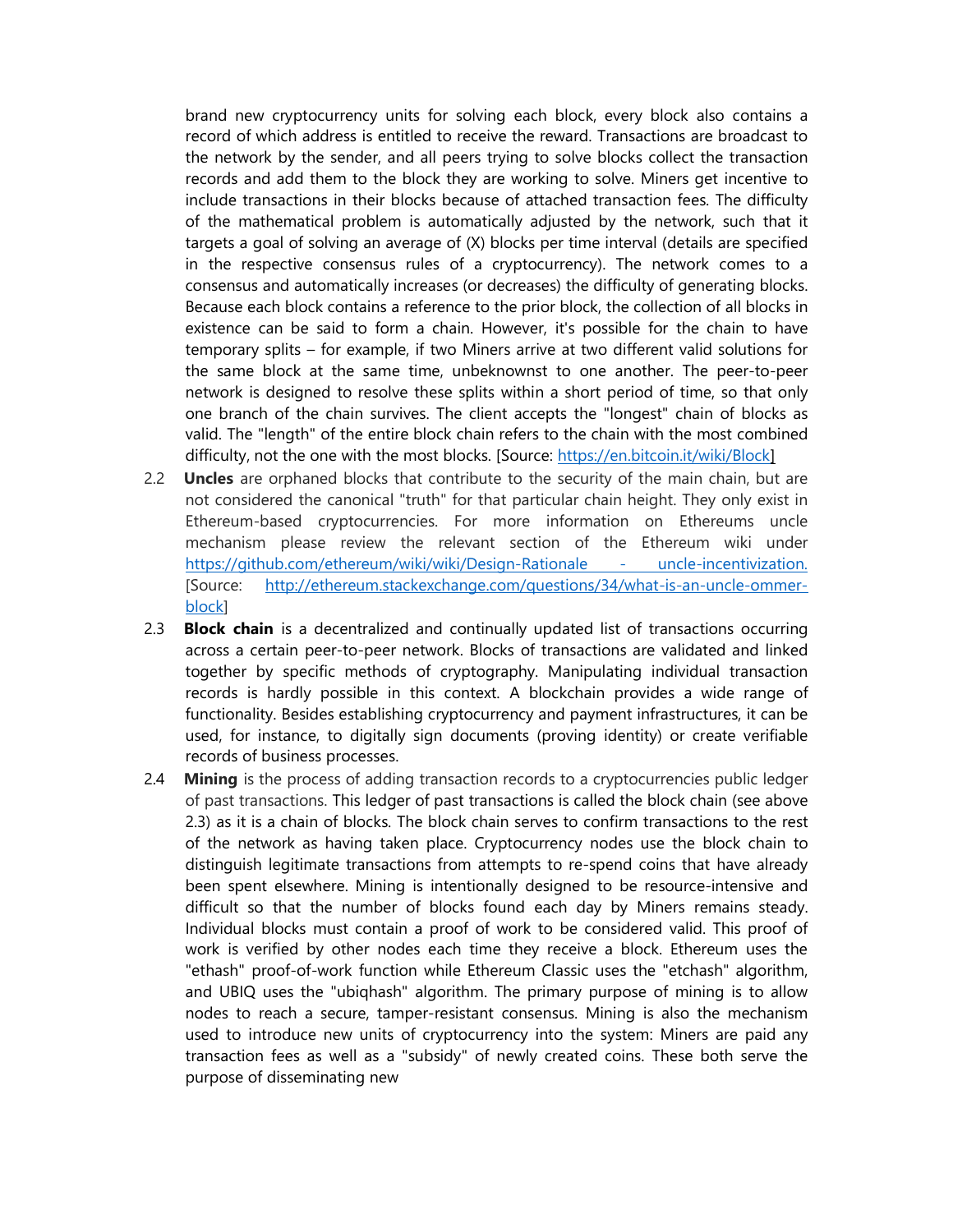coins in a decentralized manner as well as motivating people to provide security for the system. Mining is so called because it resembles the mining of other commodities: it requires exertion and it slowly makes new currency available at a rate that resembles the rate at which commodities like gold are mined from the ground. [Source: https://en.bitcoin.it/wiki/Mining] To ensure mining can be carried out reasonably, certain hardware demands are to be fulfilled; mining entails a high level of power consumption. The process of mining is conducted using specialized software available for different operating systems. Each cryptocurrency defines a unique mining reward scheme. For more information on the rewarding scheme employed by the Ethereum cryptocurrency please consult the Ethereum Yellow Paper under https://github.com/ethereum/yellowpaper;

- 2.5 Mining pools pursue the objective to solve blocks more quickly and split the rewards equally. Participants of a mining pool presenting a valid proof of work are awarded a "share". A share is a hash, smaller than a specified difficulty, but generally without value as only the hash smaller than the target value solving a block and determined by difficulty is of importance. Mining pools are available in a range of forms and arrangements as well as for different types of cryptocurrency. Depending on the mining pool, various payout schemes may be applied, whereby those of relevance will be outlined under § 4.
- 2.6 A Share is awarded by the mining pool to the clients who present a valid proof of work of the same type as the proof of work that is used for creating blocks, but of lesser difficulty, so that it requires less time on average to generate. [Source: https://en.bitcoin.it/wiki/Pooled\_mining]
- 2.7 Wallet is the term to describe the digital environment to access and spend cryptocurrency. In an untechnical thinking, the units are "stored" within. A secure private key with a corresponding public key is necessary to sign and verify transactions. Wallets are associated with a specific address ("Address") and exist in various forms, particularly desktop, mobile, web and hardware wallets.
- 2.8 **Ethereum** is an open-source project establishing a decentralized platform running applications exactly as programmed. Downtime, censorship, fraud and third party interference are not possible according to the developers. Using a customized blockchain able to move values, Ethereum has an enormously wide application area and provides numerous options for developers. The platform facilitates the realization of so called smart contracts, allowing, for example, the automatic negotiation or enforcement of contracts. **Ether**, as the actual cryptocurrency, is a necessary element for operating Ethereum (payment for requested operations). It is also traded on cryptocurrency exchanges. **Ethereum Classic** is a split from the existing cryptocurrency Ethereum and Ethereum Classic offer the same features. Both blockchains act individually.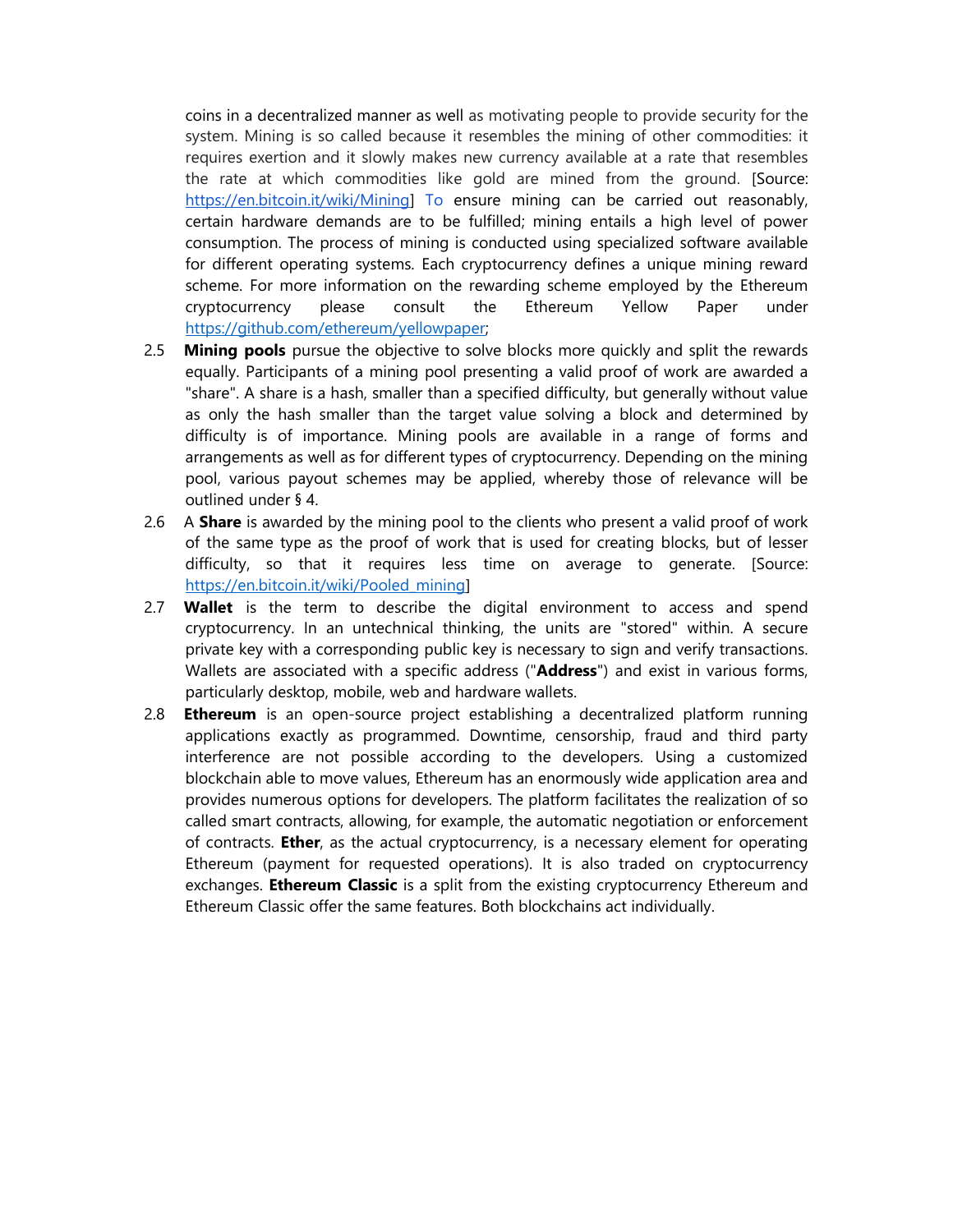## § 3 Liability

- 3.1 Nothing in these GTO shall limit any liability for fraud or fraudulent misrepresentation as well as intentional or grossly negligent infliction of damage by the PO.
- 3.2 The PO is continually implementing security standards complying with the latest stateof-the-art technology. The pools are also designed to pay out rewards as soon as possible in order to keep the pool balance low.
- 3.3 Despite such protective mechanisms, the PO cannot fully guarantee that the Websites will never be subject to hacker attacks or similar problems. Therefore, the PO shall not be obliged to compensate any losses due to stolen pool balance or temporary unavailability of the pools. The PO explicitly reserves the right to shut down pools from time to time for maintenance reasons.
- 3.4 Furthermore, the PO shall not be liable for any damages of your hardware (computer and its components) or software (operating system, programs, stored data etc.) occurring while using the pools. The intensity of the mining tasks is highly demanding; hardware components may – exceptionally – be destroyed completely. As the hardware setup of each Worker is individually compiled, you must assess (and bear) the risk associated with such high electrical load by yourself.
- 3.5 Attacks on the system may also cause data loss. As far as sensitive data is collected (see § 5), the PO shall not be held responsible for any loss that cannot be reduced to security issues or other culpability by the PO.
- 3.6 Ethereum, Ethereum Classic and MOAC are highly experimental crypto software. Damages or loss of cryptocurrency units arising from software errors therefore remain possible. As the PO has no influence on the underlying software, he shall not in any case be exposed to claims relating to such errors.

### § 4 Terms of Payment

- 4.1 As mining is an intensive task for the hardware of your computer (CPU, GPU), the process can cause high costs for electricity. The PO shall not be responsible for any such costs. The pools are conducted at the sole discretion of the user in type, extent and frequency. All expenses arising are to be borne by the Worker.
- 4.2 The pool fee to be collected by the PO amounts to a uniform 1% calculated from the total mining rewards as defined by the cryptocurrency consensus protocol.

# 5 Severability Clause

In the event that any provision or any part of any provision set forth in these GTO shall be void or unenforceable for any reason whatsoever, then such provision shall be stricken and of no force and effect. However, unless such stricken provision goes to the essence of the consideration negotiated by the contracting parties, the remaining provisions of these GTO shall continue in full force and effect, and to the extent required, shall be modified to preserve their validity.

### § 6 Further Terms

6.1 So called botnets are strictly prohibited from participating in the mining pools. The term refers to computers used for mining, although their actual owners are unaware of it. Your computer may fall victim to a botnet due to insufficient security measures. It is